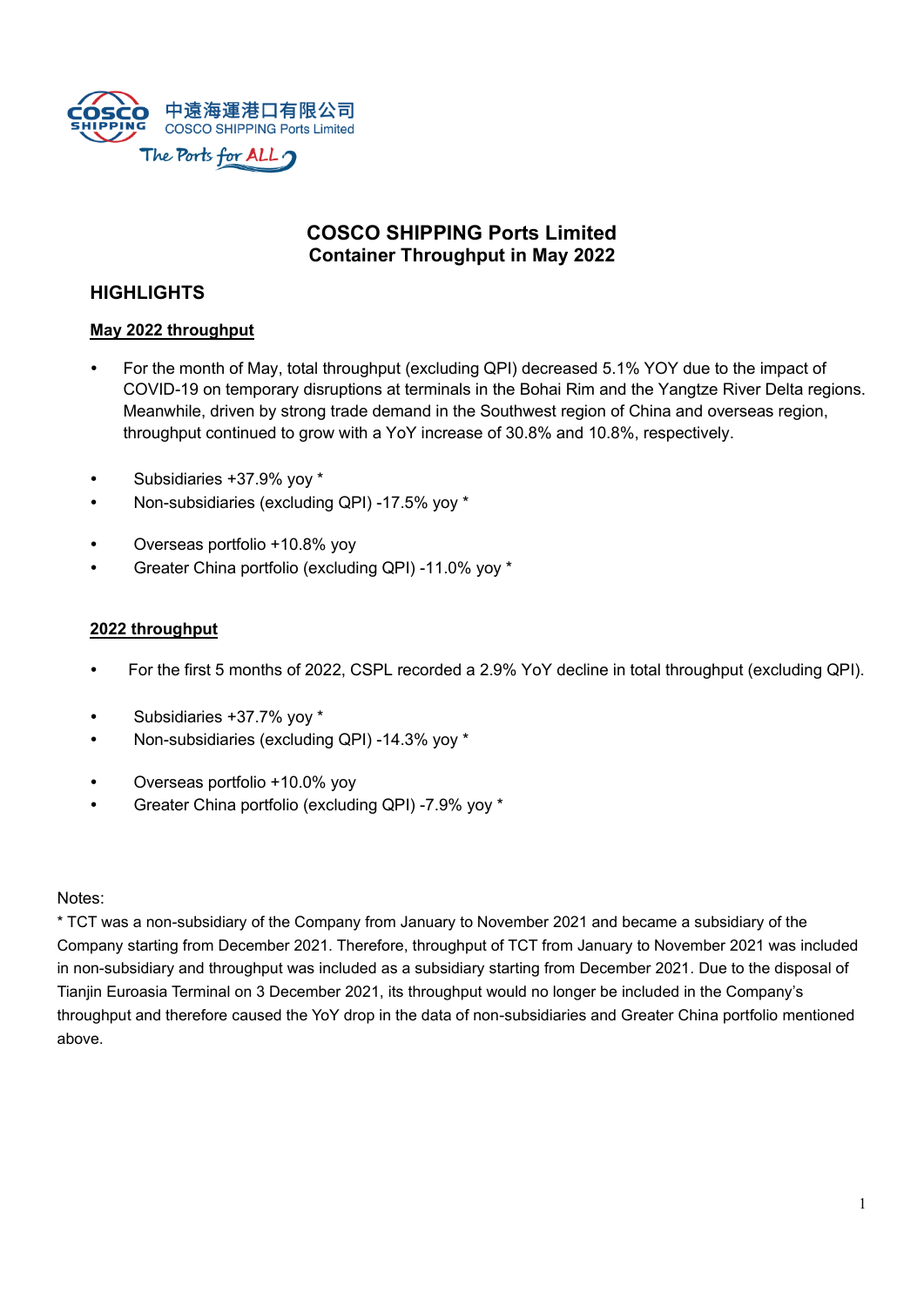

# **Container throughput of port companies**

|                |                                                                         | <b>Monthly Throughput</b><br>('000 TEU) |                    |              | Year-to-date<br>Throughput ('000 TEU) |             |          |
|----------------|-------------------------------------------------------------------------|-----------------------------------------|--------------------|--------------|---------------------------------------|-------------|----------|
|                |                                                                         | <b>May</b><br>2022                      | <b>May</b><br>2021 | <b>y-o-y</b> | May<br>2022                           | May<br>2021 | $y$ -o-y |
|                | <b>Bohai Rim (Excluding QPI)</b>                                        | 1,425.0                                 | 1,888.7            | $-24.6%$     | 6,351.6                               | 7,995.3     | $-20.6%$ |
| 1              | Dalian Container Terminal Co., Ltd.                                     | 345.7                                   | 315.3              | 9.6%         | 1,555.4                               | 1,373.6     | 13.2%    |
| $\overline{2}$ | Dalian Dagang Container Terminal<br>Co., Ltd.                           | 2.2                                     | 1.4                | 52.6%        | 8.2                                   | 7.0         | 16.4%    |
| 3              | Tianjin Port Euroasia International<br>Container Terminal Co., Ltd. (1) | n.a.                                    | 354.0              | n.a.         | n.a.                                  | 1,422.0     | n.a.     |
| 4              | Tianjin Container Terminals (1)                                         | 805.9                                   | 878.7              | $-8.3%$      | 3,510.6                               | 3,589.3     | $-2.2%$  |
| 5              | <b>Yingkou Terminals</b>                                                | 158.2                                   | 210.1              | $-24.7%$     | 720.9                                 | 1,040.0     | $-30.7%$ |
| 6              | Jinzhou New Age Container<br>Terminal Co., Ltd.                         | 61.3                                    | 75.6               | $-18.9%$     | 298.8                                 | 303.2       | $-1.5%$  |
| $\overline{7}$ | Qinhuangdao Port New Harbour<br>Container Terminal Co., Ltd.            | 51.7                                    | 53.4               | $-3.3%$      | 257.8                                 | 260.1       | $-0.9%$  |
|                | <b>Yangtze River Delta</b>                                              | 928.2                                   | 1,387.2            | $-33.1%$     | 5,332.8                               | 6,341.4     | $-15.9%$ |
| 8              | Shanghai Pudong Int'l Container<br>Terminals Ltd.                       | 186.5                                   | 210.2              | $-11.3%$     | 1,011.6                               | 1,016.1     | $-0.4%$  |
| 9              | Shanghai Mingdong Container<br><b>Terminals Limited</b>                 | 176.5                                   | 597.2              | $-70.5%$     | 1,953.0                               | 2,835.8     | $-31.1%$ |
| 10             | Ningbo Yuan Dong Terminals Ltd.                                         | 318.3                                   | 274.4              | 16.0%        | 1,352.9                               | 1,264.7     | 7.0%     |
| 11             | Lianyungang New Oriental<br>International Terminals Co., Ltd.           | 82.7                                    | 104.0              | $-20.5%$     | 362.2                                 | 443.1       | $-18.3%$ |
| 12             | Taicang International Container<br>Terminal Co., Ltd.                   | 20.7                                    | 56.7               | $-63.4%$     | 99.1                                  | 168.5       | $-41.2%$ |
| 13             | Nantong Tonghai Port Co., Ltd.                                          | 139.4                                   | 144.7              | $-3.7%$      | 544.1                                 | 613.1       | $-11.2%$ |
| 14             | <b>CSP Wuhan Terminal</b>                                               | 4.2                                     | n.a.               | n.a.         | 9.9                                   | n.a.        | n.a.     |
|                | <b>Southeast Coast and others</b>                                       | 552.1                                   | 554.8              | $-0.5%$      | 2,679.5                               | 2,426.9     | 10.4%    |
| 15             | Xiamen Ocean Gate Container<br>Terminal Co., Ltd.                       | 232.9                                   | 224.4              | 3.8%         | 1,171.3                               | 1,022.9     | 14.5%    |
| 16             | Quan Zhou Pacific Container<br>Terminal Co., Ltd.                       | 128.8                                   | 121.6              | 5.9%         | 524.8                                 | 487.8       | 7.6%     |
| 17             | Jinjiang Pacific Ports Development<br>Co., Ltd.                         | 24.9                                    | 35.6               | $-30.1%$     | 101.6                                 | 142.0       | $-28.4%$ |
| 18             | Kao Ming Container Terminal<br>Corporation                              | 165.5                                   | 173.1              | $-4.4%$      | 881.8                                 | 774.2       | 13.9%    |
|                | <b>Pearl River Delta</b>                                                | 2,417.8                                 | 2,366.6            | 2.2%         | 11,333.5                              | 11,754.1    | $-3.6%$  |
| 19             | Yantian Int'l Container Terminals<br>Ltd.                               | 1,275.4                                 | 1,061.0            | 20.2%        | 5,660.4                               | 5,870.4     | $-3.6%$  |
| 20             | Guangzhou Terminals                                                     | 905.1                                   | 1,009.4            | $-10.3%$     | 4,550.3                               | 4,569.6     | $-0.4%$  |